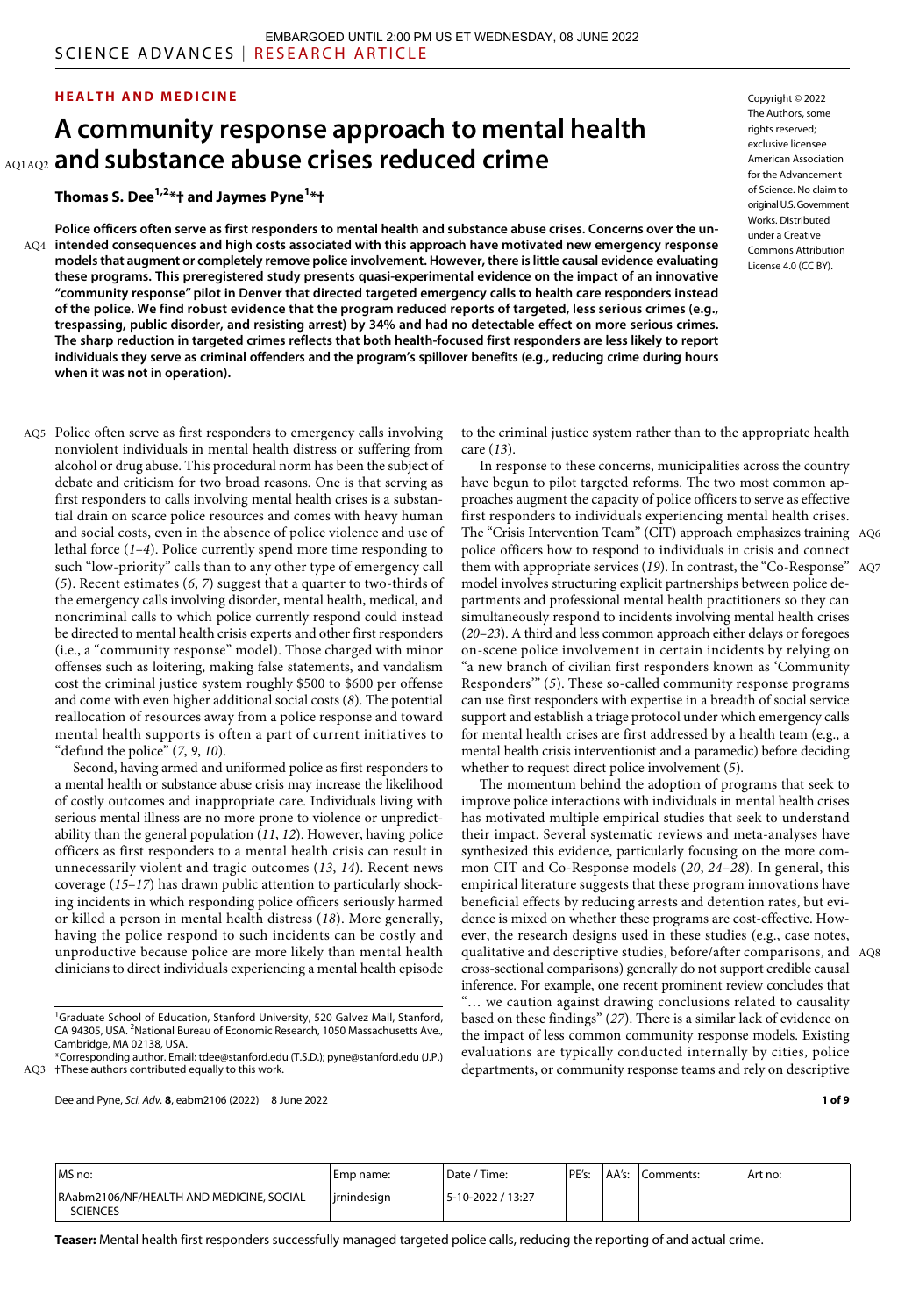evidence of the number of calls taken by the few community response units operating across the United States (*5*).

Furthermore, critics warn that initiatives to reduce police involvement in response to emergency calls will "embolden the bad guys" (*29*) and unintentionally increase the prevalence of more serious criminal offenses (*30*–*33*). This belief, often referred to as the "broken windows" theory in which police response to low-priority criminal violations prevents more serious ones, underscores the need for research studies that can provide credibly causal estimates of the impact of these innovative programs both on the focal, less serious crimes they target and on more serious offenses. However, the debate on defunding police has a limited causal basis, having "proceeded without adequate research about either the scale or nature of issues that the police handle or the potential consequences of the proposed reform efforts" (*7*). This study seeks to provide such evidence by examining the impact of a community response program recently piloted in the City and County of Denver, Colorado through the independent analysis of a preregistered, quasi-experimental design coupled with several complementary robustness checks.

## **The Support Team Assistance Response pilot program** AQ9

The Support Team Assistance Response (STAR) program in Denver provides a mobile crisis response for community members experiencing problems related to mental health, depression, poverty, homelessness, and/or substance abuse issues. The STAR response consists of two health care staff (i.e., a mental health clinician and a paramedic in a specially equipped van) who provide rapid, on-site support to individuals in crisis and direct them to further appropriate care including requesting police involvement, if necessary. The design of the STAR program is based on the Crisis Assistance Helping Out On The Streets program developed in Eugene, Oregon (*34*).

STAR began operations on 1 June 2020 for a designated 6-month pilot period. During this period, STAR limited its operations to selected 911 calls for assistance in eight purposefully chosen police precincts (i.e., out of the city's 36 precincts), where the need for STAR services was anticipated to be the greatest. The pilot area was in the central downtown area of Denver (fig. S1) and largely represents neighborhoods with residents who are more affluent, educated, and white than the city as a whole (see table S1). However, all but one of the neighborhoods in the STAR pilot service area are also designated by the city as "displacement-vulnerable" areas, rapidly gentrifying city spaces where poor and otherwise at-risk residents are being pushed out (*35*). In such contested urban spaces, there are often increasing demands on police to conduct "rabble management" that addresses overwhelmingly nonviolent incidents (*36*–*39*).

Operators responding to 911 calls for assistance dispatched STAR staff to eligible incidents that were located in the designated police precincts and during the program's hours of operation (Monday to Friday, 10 a.m. to 6 p.m.). The identification of emergency calls eligible for STAR services relied on two specific screening criteria. First, the incident had to designate at least one of several codes: calls for assistance, intoxication, suicidal series, welfare checks, indecent exposure, trespass of an unwanted person, and syringe disposal (*40*). Second, to dispatch the STAR van, there needed to be no evidence that the incident involved serious criminal activity, such as weapons, threats, or violence, or serious medical needs. The STAR team also responded to calls from uniformed police to engage with community members in crisis and initiated engagement in the field on their own. Over the 6-month pilot period, the STAR team responded to

Dee and Pyne, *Sci. Adv.* **8**, eabm2106 (2022) 8 June 2022

748 incidents or nearly 6 incidents per 8-hour shift. Roughly a third of calls to STAR occurred at the request of responding police, while the rest were due to a direct 911 dispatch or to the STAR team responding independently to a field observation—none of which required a call to police for assistance or for a response to a criminal offense (*41*).

# **Measuring STAR impacts on crime**

We identify the impact of the STAR program on STAR-related and STAR-unrelated measured crime using "difference in differences" (DD) and "difference in difference in differences" (DDD) designs that effectively rely on before-after comparisons across treated and comparison precincts (i.e., along with the evidence from several complementary robustness checks and alternative estimation procedures). To identify the impact of the STAR program, we consider all criminal offenses reported by the City and County of Denver through data collected as part of their participation in the federal National Incident-Based Reporting System (NIBRS). These data include calls for police assistance that escalated to offenses reported by the police regardless of whether they led to formal charges (including arrest) or whether the STAR team was dispatched or responded to the call. However, offenses are not differentiated by whether they led to an arrest or some other offense-related outcome (e.g., a citation). We also do not have access to such arrest and citation data and recognize their possible confounding. That is, such data may be missing (e.g., valid criminal offenses where no one is apprehended and, therefore, there is no arrest or citation) and may be confounded further by police and prosecutorial discretion around whether to sustain an arrest or citation for a given offense.

Before our analysis, we coded each offense as directly related to STAR operations (e.g., disorderly conduct, trespassing, alcohol, and drug use) or not (e.g., burglary; see tables S2 and S3 and Supplementary Text for details). For this focal outcome (i.e., lower-level reports of criminal offenses), we expect either the STAR team or the police to often engage the individual in question. If a criminal offense is recorded during such service calls, then it implies either an arrest or a citation. If no crime is recorded, then it implies either a field determination that no criminal offense occurred or a discretionary decision not to record such low-level criminal offenses (e.g., trespassing).

The impact of the STAR program on the frequency of these offenses is theoretically uncertain. For example, to the extent police who respond to mental health and substance abuse incidents consistently direct individuals in crisis to health care responders AQ10 without also identifying them as low-level criminal offenders, the overall effects of the STAR program would be muted—or even null. The Denver police have participated in CIT training designed to support their capacity to identify individuals who need mental health support and to direct those individuals to appropriate care. Because the comparison condition in this study consists of such CIT-trained police as first responders, the introduction of the STAR team could, in theory, have small or nonexistent effects on recorded crime.

This study provides quasi-experimental evidence on the overall (i.e., "reduced form") effect of STAR's community response approach on the number of recorded crimes. With respect to reducing recorded criminal offenses, the STAR program's overall impact could reflect the combination of two broad, underlying mediating mechanisms that merit careful emphasis. One involves program-induced reductions

**2 of 9**

| MS no:                                                      | Emp name:     | Date / Time:      | PE's: | AA's:  Comments: | Art no: |
|-------------------------------------------------------------|---------------|-------------------|-------|------------------|---------|
| RAabm2106/NF/HEALTH AND MEDICINE, SOCIAL<br><b>SCIENCES</b> | l irnindesian | 5-10-2022 / 13:27 |       |                  |         |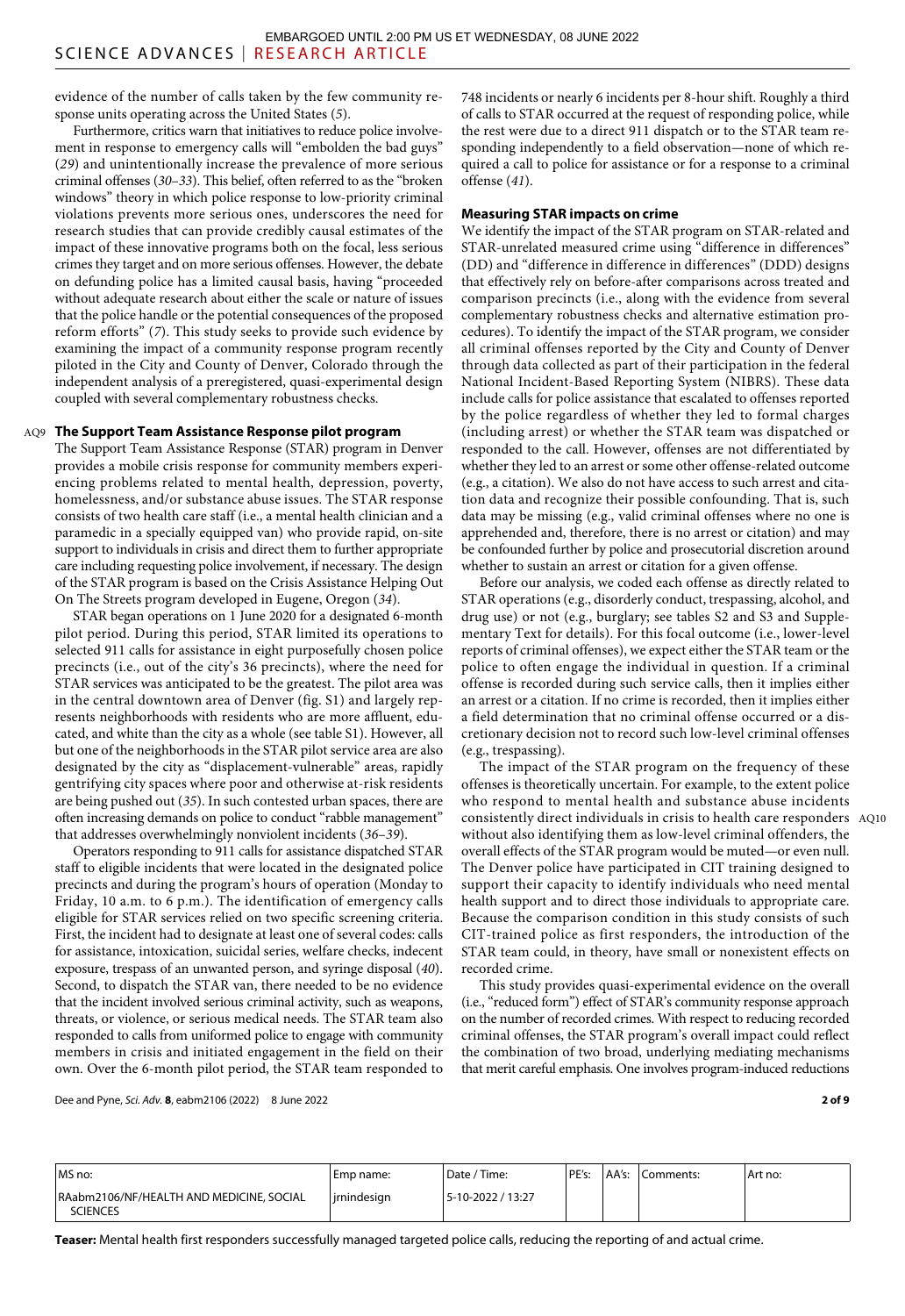in the recording of existing criminal offenses, while the other concerns reductions in actual crime.

The first mediating mechanism would occur when STAR first responders simply do not record an existing criminal offense (e.g., substance abuse and disorderly conduct) that police officers would record when responding to a given incident. This reporting mechanism has clear empirical relevance given that (i) under NIBRS procedures, law enforcement officials (i.e., not STAR staff) identify and report criminal offenses and (ii) the program data from the period we study indicate that STAR staff did not involve police in their service calls (*41*). However, note that this reporting mechanism reflects an impact of social consequence. Specifically, it implies that, when STAR staff replace police as first responders, individuals in mental health or substance abuse crises may be more likely to receive health care and are less likely to be identified as criminal offenders (i.e., implying arrests or citations).

A second class of mediating mechanisms underlying STAR's overall impact also reflects effects of clear policy relevance. Specifically, there are several reasons that the STAR program could also lead to a genuine reduction in the prevalence of criminal offenses. First, this would occur if the STAR team is more effective than police in implementing de-escalation tactics that reduce the likelihood of further criminal acts (e.g., assaults) when responding to an incident (*42*, *43*). In addition, the STAR team may prevent crime in the near future by reducing recidivism among individuals in crisis. Individuals experiencing mental health or substance abuse crises are quite likely to reoffend (*42*). However, STAR's targeted provision of health care could reduce the prevalence of such future incidents that would otherwise be recorded as crimes.

In addition, there are at least two other potential "spillover" mechanisms by which the STAR program reduces crime. One is the possibility that the presence of the STAR program in a precinct improves police officers' implementation of their CIT training. This can occur if officers are more likely to call the STAR team when in need or better implement their own CIT training by independently directing individuals in mental health crises to health care responders rather than the criminal justice system when they know STAR is active in their precinct. Another possible, although uncommon, mechanism happens when STAR staff initiate a response in the field. If STAR staff happened to observe an individual clearly in need of their services, then they would sometimes respond without evidence that a crime had yet occurred and without direction from 911 dispatchers or on-scene police officers (*41*).

A reduced-form analysis similar to the one used in this study cannot exactly decompose STAR's overall impact on crime into the components attributable to these varied mechanisms (e.g., genuine crime reductions and the differential recording of individuals in mental health crises as not having committed criminal offenses). However, we do discuss two pieces of ancillary evidence that indicate whether STAR's overall impact partly reflects lower levels of actual crime in addition to the reduced reporting of criminal offenses. First, we provide direct evidence for genuine crime reductions by examining the impact of the STAR program on crimes occurring outside STAR's operating hours (e.g., spillover benefits due to reduced recidivism). Second, we compare the total crime reduction attributable to STAR to the amount that would be expected if STAR's effects only operated through its service calls. We construct this expected number by multiplying the number of STAR service calls conducted during the pilot period by the number of criminal offenses

Dee and Pyne, *Sci. Adv.* **8**, eabm2106 (2022) 8 June 2022

typically recorded in such criminal incidents during the pretreatment period.

## **RESULTS**

As an initial and unrestrictive way to visualize the impact of the STAR program, Fig. 1 shows precinct-level maps that illustrate F1 the before-after changes in measured crime by offense type. These crime measures consist of all incidents reported to the Denver police department that they then record as involving criminal activity, regardless of whether an arrest occurred. Our main analysis focuses on monthly, precinct-level data for the period 6 months before and after the start of the STAR pilot program (i.e., December 2019 to November 2020 in 432 precinct-month observations), differentiating offenses as STAR-related and STAR-unrelated offenses (see Supplementary Text for details). These maps show that treated precincts experienced sharp, comparative declines in STAR-related crimes but not in those crimes not directly related to STAR services.

Estimates based on the DD and DDD designs (i.e., Eqs. 1 and 2) allow us to estimate these effects directly and to condition on fixed effects unique to precincts and months. Figure 2 displays the key F2 estimates (and corresponding 95% confidence intervals) based on these quasi-experimental specifications. For our main confirmatory hypothesis, the DD estimate indicates that the STAR program led to large and statistically significant reduction in the targeted measured crimes (*b* = −0.41, SE = 0.07, *t* = −6.09, *P* < 0.001). This estimated impact on the natural log of STAR-related crimes implies that the program reduced these targeted crimes by 34% [i.e.,  $(e^{(-0.41)} - 1) \times$ 100]. By contrast, the estimated effect of the STAR program on measured crimes that were not directly related to STAR services AQ11 was comparatively small and statistically insignificant ( $b = -0.05$ , SE = 0.04, *t* = −1.18, *P* = 0.245). This finding suggests that that the targeted fielding of mental health professionals as first responders did not increase the frequency in reporting more serious criminal incidents in treated precincts. This null result can also be understood as affirming the causal warrant of the DD design by indicating that there were not unobserved and confounding determinants of crime unique to the precincts and months associated with the STAR pilot, a finding consistent with the causal warrant of the DD design. The DDD specification (i.e., Eq. 2) leverages these comparative results by using the data on crimes unrelated to STAR operations as a comparison condition unique to each precinct-month observation. The DDD estimate similarly implies that STAR operations led to a large and statistically significant reduction in reports of targeted crimes (*b* = −0.36, SE = 0.05, *t* = −6.64, *P* < 0.001). This DDD estimate suggests that the STAR program led to a 30% reduction [i.e.,  $(e^{(-0.36)} - 1) \times 100$ ] in STAR-related offenses (see table S4 for full numeric results).

Figure 3 illustrates the key estimates from event study DD spec-F3 ifications that allow for effects unique to treated precincts in each month before and after the onset of STAR operations (see Supplementary Text for specification details). The bottom red line in Fig. 3 AQ12 represents the point estimates from an unrestrictive event study specification that examines the treatment comparison difference in reports of STAR-targeted crimes in the months before and after program implementation (see table S5 for numeric results). The top yellow line presents similar estimates based on STAR-unrelated AQ13 offenses. These results indicate that, in the months before STAR operations, the treated and comparison precincts had similar trends

**3 of 9**

| MS no:                                                      | Emp name:     | ' Date / Time:    | PE's: | AA's: | Comments: | Art no: |
|-------------------------------------------------------------|---------------|-------------------|-------|-------|-----------|---------|
| RAabm2106/NF/HEALTH AND MEDICINE, SOCIAL<br><b>SCIENCES</b> | ' irnindesian | 5-10-2022 / 13:27 |       |       |           |         |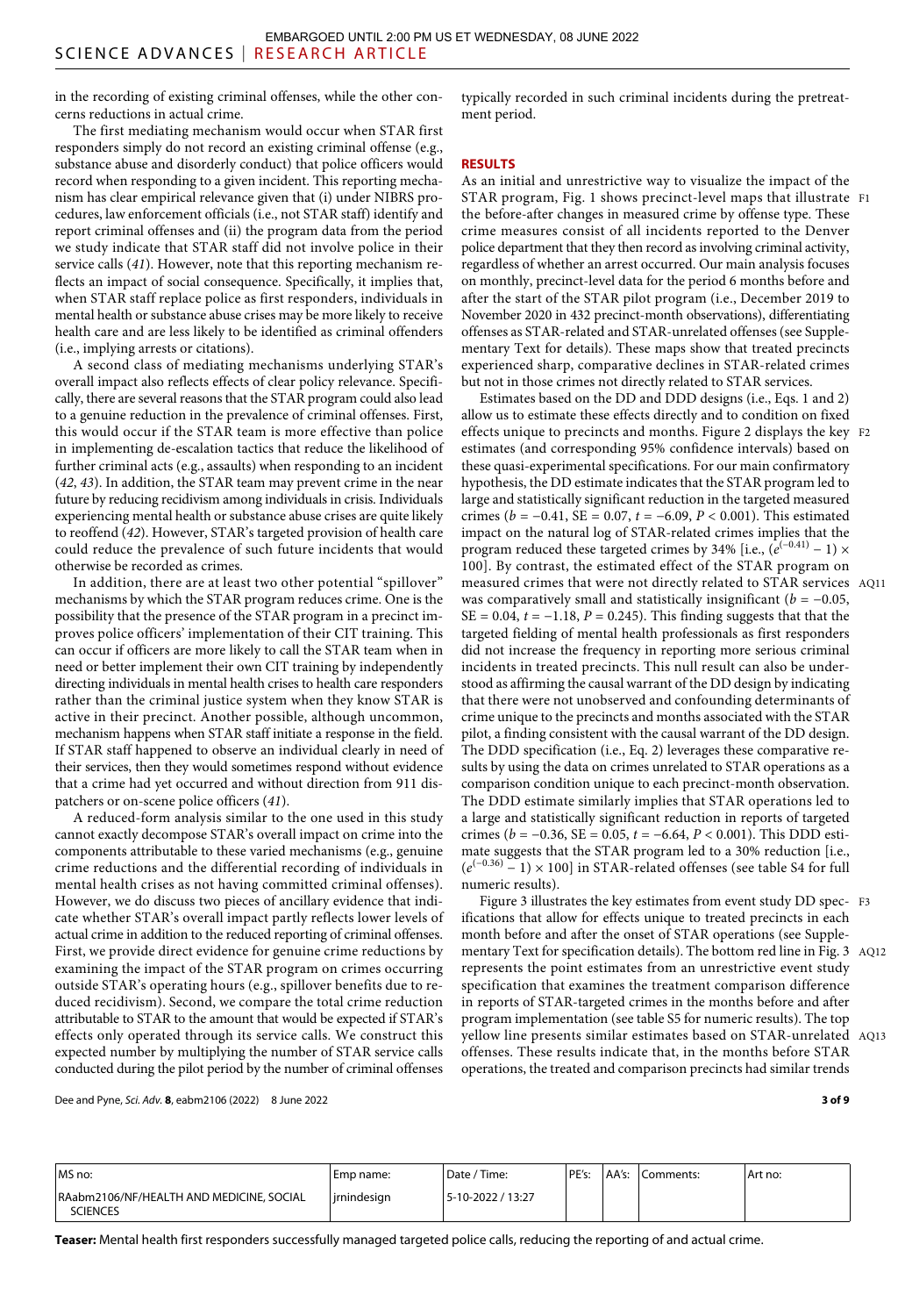

**Fig. 1. Changes in criminal offenses before and after the STAR pilot implementation.** The thick black lines surround the police precincts where the STAR program AQ21 AQ22 was active.

in STAR-related crimes. More formally, we do not reject the hypothesis that the effects on STAR-related measured crimes that are unique to treated precincts in the months before STAR operations are the same as those in the comparison precincts  $(P = 0.71)$ . These results are consistent with the "parallel trends" assumption of the DD design and with a causal interpretation of the results based on Eq. 1. The event study estimates in Fig. 3 also illustrate the distinct drop in STAR-related crimes associated with the onset of STAR services, as well as the comparative absence of any relationship with the prevalence of crimes that are not directly related to STAR operations. Figure S2 similarly presents conditional means for each group of offenses (i.e., STAR-related and STAR-unrelated) by month for both

treatment and comparison precincts, and fig. S3 shows trends in STAR-related offenses among the eight treated districts.

The Supplementary Materials presents several ancillary analyses AQ14 that explore the robustness of these findings. For example, Poisson and negative binomial specifications that recognize both the count nature of the crime data and the presence of fixed effects (*44*) return results similar to those based on ordinary least squares estimates of Eq. 1 (table S6). The DD results presented here are also similar in specifications that rely only on when treating May 2020 as a treatment month among STAR-active precincts to allow for anticipation effects (table S6). When we remove offenses that are STAR related but not STAR targeted (i.e., simple assault, simple assault on a police

Dee and Pyne, *Sci. Adv.* **8**, eabm2106 (2022) 8 June 2022

**4 of 9**

| MS no:                                                      | Emp name:     | Date / Time:      | PE's: | AA's: | Comments: | Art no: |
|-------------------------------------------------------------|---------------|-------------------|-------|-------|-----------|---------|
| RAabm2106/NF/HEALTH AND MEDICINE, SOCIAL<br><b>SCIENCES</b> | l irnindesian | 5-10-2022 / 13:27 |       |       |           | 'Fig    |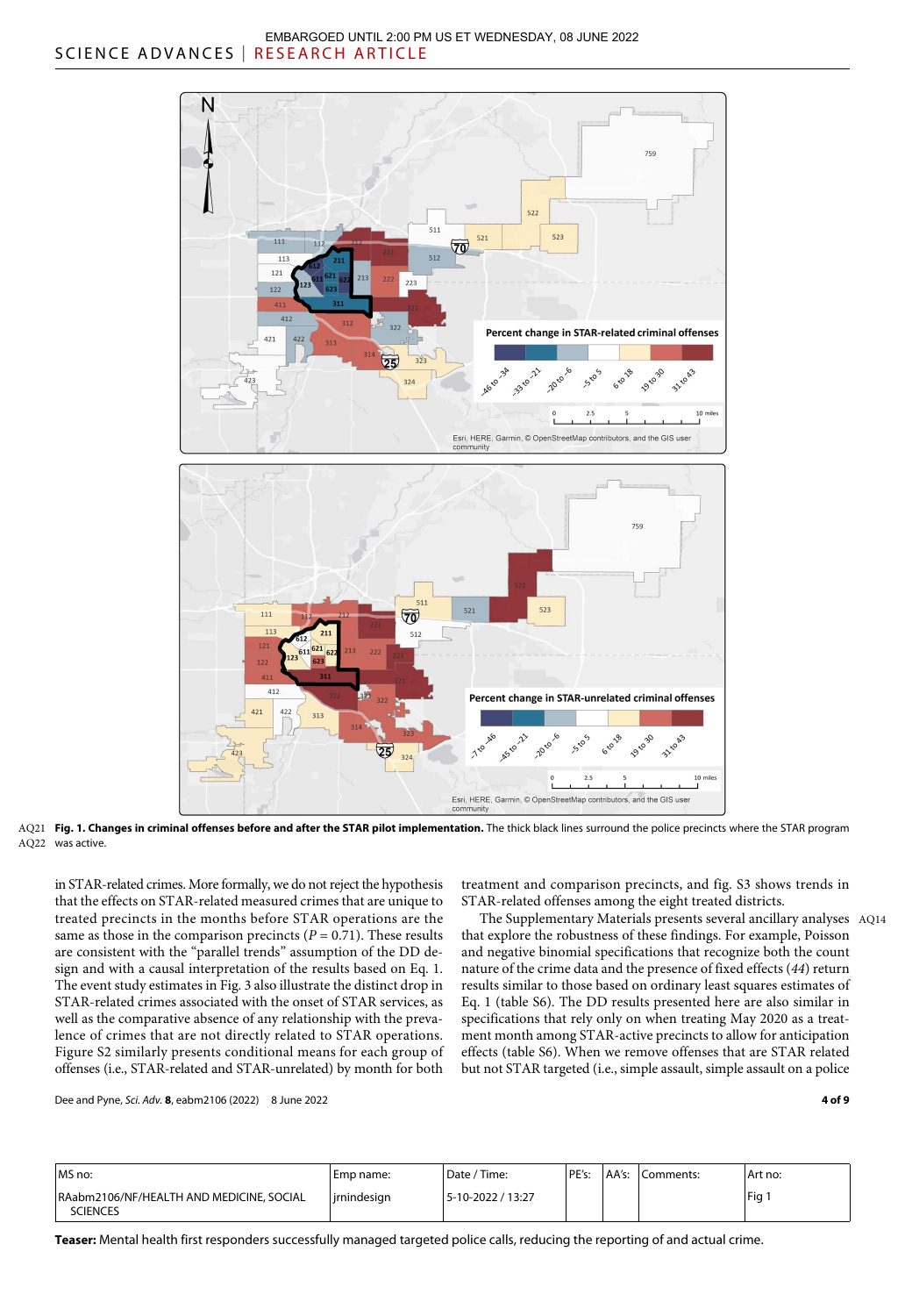

**Fig. 2. Estimated effects of the STAR program on criminal offenses.** The DD estimates are based on 432 precinct-month observations and condition on precinct fixed effects and month fixed effects. The DDD estimates are based on the stacked precinct-month data for STAR and non-STAR offenses (*n* = 864). The DDD estimates condition on fixed effects unique to each category of the following two-way interactions: precinct-by-month offense, precinct-by-STAR offense, and month-by-STAR offense. The outcome variables are the natural log of the offense counts. Dots are the coefficients; bars are 95% confidence intervals. See table S4 for numerical results.



**Fig. 3. Event study model.** The DD event study estimates are based on 432 precinct-month observations and condition on precinct fixed effects and month fixed effects. The outcome variables are the natural log of the STAR-related and STAR-unrelated offense counts. The event study estimates identify for each outcome the regression-adjusted treatment comparison differences by month relative to the first time period (i.e., December 2019). The vertical line separates pretreatment months from the months after the STAR pilot program that began in June 2020. See table S5 for numerical results.

officer, and disarming a police officer; see Supplementary Text for details), the static DD effect size is larger than what we report. That is, the point estimate is −0.41 when those assault offenses are included as STAR-related offenses and is −0.49 when they are not (table S6; see Supplementary Text for additional details). We also find similar levels of statistical significance when we remove police precinct 311, which is not entirely serviced by the program, and in

Dee and Pyne, *Sci. Adv.* **8**, eabm2106 (2022) 8 June 2022

specifications that correct for the potential finite sample bias in the precinct-specific clustering of the error term (table S6). We also find that the results are robust when using permutation-based randomization inference (fig. S4).

Next, to test whether common seasonal changes in crime rates threaten the causal interpretation of these results, we construct parallel "placebo effect" datasets of months from December 2016 to November 2017, December 2017 to November 2018, and December 2018 to November 2019. In each time frame, we code all months in each dataset past May as a placebo "treatment" month for all STAR-active precincts. If these estimates indicate a consistent drop in measured crime in the STAR precincts following May of each year, then that would suggest that the main results reflect seasonal patterns rather than the implementation of the STAR pilot. Instead, results based on these data consistently suggest no statistically detectable reductions in the measured crime after June in any of these prior years. We show these prior-year placebo estimates for static DD specifications (table S6) and event studies (figs. S5 to S7).

Several additional internal validity checks detailed in the Supplementary Material provide evidence on the coronavirus disease 2019 AQ15 (COVID-19) pandemic as a possible confound and related evidence that speaks more generally to the validity of the parallel trends assumption. In particular, estimates near the bottom of table S6 indicate that the estimated effects of the STAR program are similar in specifications that only rely on data following the beginning of COVID-19 shutdown orders (i.e., March 2020 to November 2020). AQ16 Second, the estimated effects of the STAR program are also similar when based on generalized synthetic control design (*45*) and comparative interrupted time series design (*46*) that explicitly accommodate the presence of preexisting trends across treatment and comparison precincts (see table S7 for results and Supplementary Text for details on these procedures).

Last, the Supplementary Materials also presents analyses that explore the potential heterogeneity in these results. For example, the event study results (Fig. 3) suggest that the impact of the STAR program grew over time. However, estimates based on a semi-dynamic DD specification cannot reject the hypothesis that the impact of the STAR program is the same in each of the 6 months of operation  $(P = 0.91$ ; table S5). In addition, in table S6, we show that DD specifications that allow for spatial spillover effects of the STAR program in geographically adjacent districts indicate that the estimated effect of STAR operations on neighboring precincts was small and statistically insignificant. However, there do appear to be meaningful temporal spillover benefits of the STAR program within treated precincts. Specifically, the reductions in STAR-related measured crimes in treated precincts also occurred during days of the week and times when the program was not active (table S6). This pattern is consistent with the hypothesis that the STAR program provided helpful services to individuals in crises that were somewhat persistent rather than brief and episodic. However, these temporal spillovers do not extend to precincts adjacent to those with STAR operations.

There remains the possibility of spatiotemporal spillover. For example, "near repeat" crime is the phenomenon in which criminal incidents increase near to and shortly after the occurrence of a crime (*47*). However, our analysis relies on precinct-level panel data (i.e., the level at which STAR was implemented), while spatiotemporal spillovers are likely to occur on finer spatial levels. Even so, we estimated effects of the STAR program on STAR-adjacent precincts during STAR-active and STAR-inactive time periods. The results

**5 of 9**

| MS no:                                                      | l Emp name:   | Date / Time:      | PE's: | AA's: | Comments: | Art no:        |
|-------------------------------------------------------------|---------------|-------------------|-------|-------|-----------|----------------|
| RAabm2106/NF/HEALTH AND MEDICINE, SOCIAL<br><b>SCIENCES</b> | l irnindesian | 5-10-2022 / 13:27 |       |       |           | <b>Fig 2,3</b> |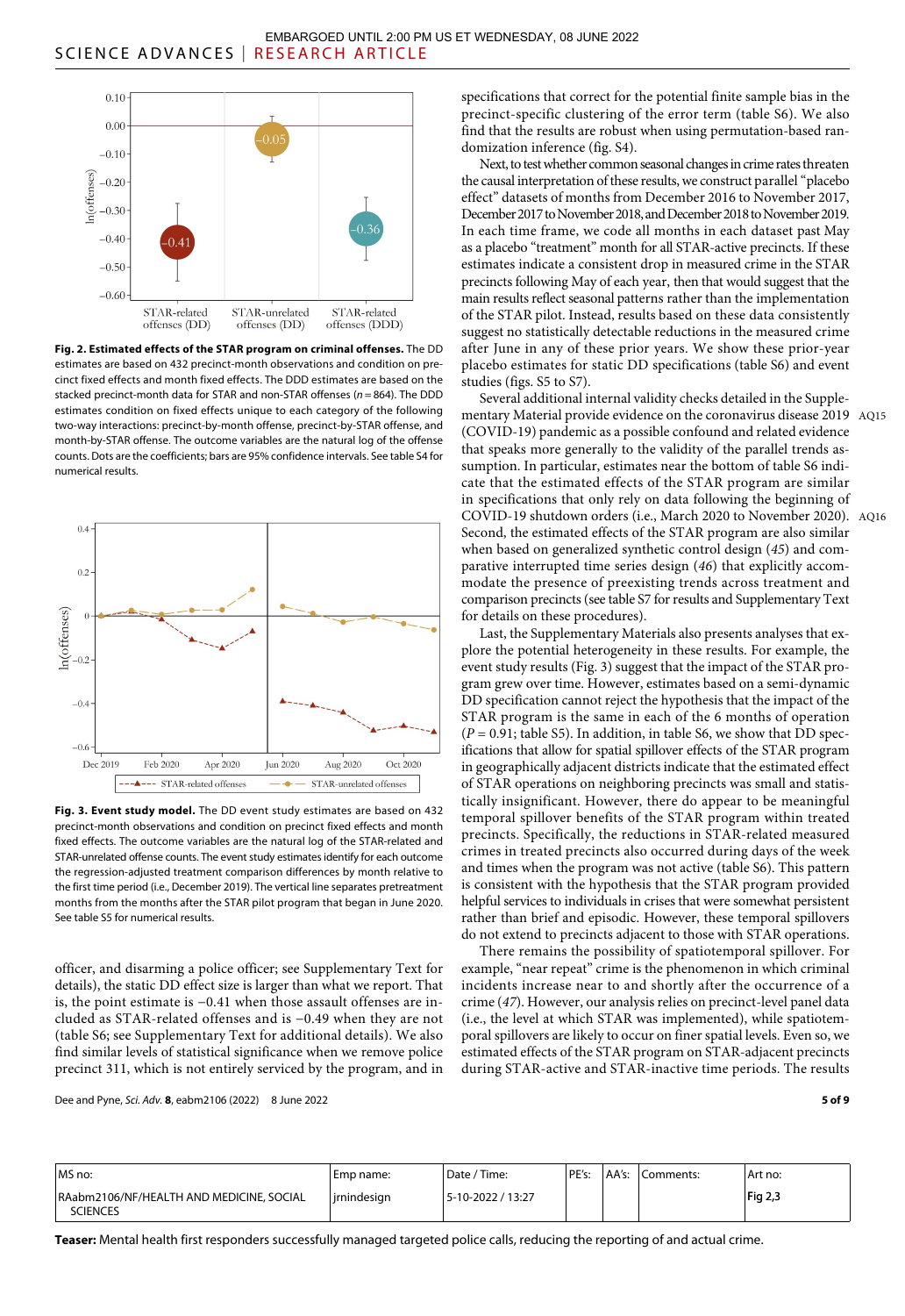are consistently null (see table S6). While these findings indicate that there are no cross-precinct spillovers, we note that this is not necessarily evidence against the near-repeat phenomenon. Furthermore, using the police categorization of crimes suggests that STAR operations led to a 14% reduction in overall crimes (table S8) and that these reductions were concentrated in three STAR-related categories (i.e., alcohol and drugs, disorderly conduct, and other AQ17 crimes against persons).

# **DISCUSSION**

Police officers in the United States currently spend a substantial amount of their time responding to nonviolent emergency calls for assistance, which often involve individuals experiencing mental health or substance abuse crises. However, police officers are not extensively trained to assist with such crises and most believe that such incidents are outside of their professional purview (*48*, *49*). As a result, emergency calls for assistance may be engaged as criminal violations, sometimes with unnecessarily violent or even tragic consequences, when they can be better addressed as health issues. The widespread recognition of this issue has motivated initiatives to improve police training and cooperation with health professionals (e.g., CITs and Co-Response models). A less common but more marked innovation for responding to nonviolent individuals in crisis is to delay or forego police involvement by sending a health care team as first responders (i.e., a community response model). Although each of these programmatic models is grounded in a sensible theory of change, there is not currently credible, causal evidence on their effects (*5*, *7*, *20*, *24*–*26*, *28*).

In this study, we have presented the results of a preregistered quasi-experimental design that examined the effects on crime of a community response program that dispatched a mental health clinician and paramedic to nonviolent emergency calls rather than first sending police. The STAR was a community response program that operated as a pilot program for 6 months and provided service within eight police precincts in Denver's central downtown area. Drawing on data of calls for service that escalate to criminal offenses recorded by police officers (i.e., incidents leading an arrest or citation), from December 2019 to November 2020, we have used a DD model that effectively compares the changes in police-recorded criminal offenses both before and after the pilot program and across the treated and untreated precincts. We complement the results of this preregistered design with a variety of robustness checks (e.g., alternative approaches to estimation and inference and falsification exercises based on prior years of data). We also examined whether STAR operations influenced the frequency of more serious offenses that were not directly targeted by the program and found no discernable impact.

We find that the program led to large and sustained reductions in reports of STAR-related offenses in treated precincts, while unrelated offenses over the treatment period changed little in those same police precincts (Fig. 2). Our comparative estimates suggest that the service reduced the number of STAR-related offenses in treated precincts by 34% over the 6 months of the pilot phase. While the average number of STAR-related offenses in our precinct-month sample is 34 (see table S3), the frequency of these measured offenses in STAR-active precincts before treatment is much higher (i.e., averaging 84.3 offenses per precinct-month from December 2019 to May 2020). This impact estimate implies that the STAR pilot program prevented nearly 1400 criminal offenses within the eight participating precincts and the 6 months of operation (i.e.,  $84.3 \times$  $0.34 \times 8 \times 6 = 1376$ . This program-induced reduction in measured offenses is broadly consistent with the scale of STAR operations. Specifically, the STAR team responded to 748 calls during our study window. At baseline (i.e., during the pretreatment period), each STAR-related incident resulted in an average of 1.4 recorded offenses in treated precincts. This suggests that we should expect 748 field calls by STAR staff to result directly in just over 1000 fewer recorded offenses (i.e.,  $748 \times 1.4 = 1047$ ).

The overall (i.e., reduced form) estimated impact of the STAR program (i.e., 1376 fewer criminal offenses) reflects the simultaneous influence of two distinct, broad, and policy-relevant mechanisms. One is due to STAR first responders providing health care to individuals in mental health or substance abuse crises simply not recording them as low-level criminal offenders subject to arrest or citation. The second mechanism is due to actual reductions in crime. The empirical relevance of these two complementary mechanisms cannot be exactly identified. However, the fact that the total reduction in criminal offenses attributable to STAR (i.e., 1376) clearly exceeds the highest number of criminal offenses likely to have been confronted by STAR staff (i.e., 1047) suggests that the STAR program reduced actual crimes. In addition, the evidence that the STAR program reduced the number of low-level criminal offenses during hours when the program was inactive (e.g., reducing recidivism among individuals in crisis) provides direct support for the existence of this underlying mechanism.

Last, we find that STAR's operation during the pilot phase did not increase reports of more serious or violent offenses. Under the broken windows theory, less police enforcement of low-priority criminal violations will increase the prevalence of more serious and violent criminal offenses being recorded (*32*). Our evidence suggests that this was not the case in Denver's treated precincts. The absence of such an impact also provides an indirect validation of our main finding by indicating that there were not confounding trends in crime unique to treated precincts. The DDD estimates we present formalize this robustness check but rely on additional assumptions (e.g., there is no crime-fighting benefit to having STAR in a precinct). Our findings' interpretation as robustness checks is thus only secondary to the standalone finding of null effects on serious crimes as a test of prior criminological theory.

The evidence in this study indicates that the STAR community response program was effective in reducing police-reported criminal offenses (i.e., both reducing the designation of individuals in crisis as criminal offenders and reducing the actual level of crime). These results provide a compelling motivation for the continued implementation and assessment of this approach. However, successfully replicating the STAR program is likely to rely on key implementation details such as the recruitment and training of dispatchers and mental health field staff as well as the successful coordination of their activities with the police. Furthermore, the generalizability of the community response approach to a broader set of potentially preventable charges is uncertain and a design feature worthy of further study. There are also additional details about programs such as STAR that merit further investigation and clarification. For example, we are unsure of whether the existence of STAR may have increased the trust and the willingness of community members to call 911. However, we note that such an effect is likely to imply that our estimates underestimate the true effect of the STAR program. That

Dee and Pyne, *Sci. Adv.* **8**, eabm2106 (2022) 8 June 2022

**6 of 9**

| MS no:                                                      | Emp name:   | Date / Time:      | PE's: | AA's: | Comments: | Art no: |
|-------------------------------------------------------------|-------------|-------------------|-------|-------|-----------|---------|
| RAabm2106/NF/HEALTH AND MEDICINE, SOCIAL<br><b>SCIENCES</b> | jrnindesign | 5-10-2022 / 13:27 |       |       |           |         |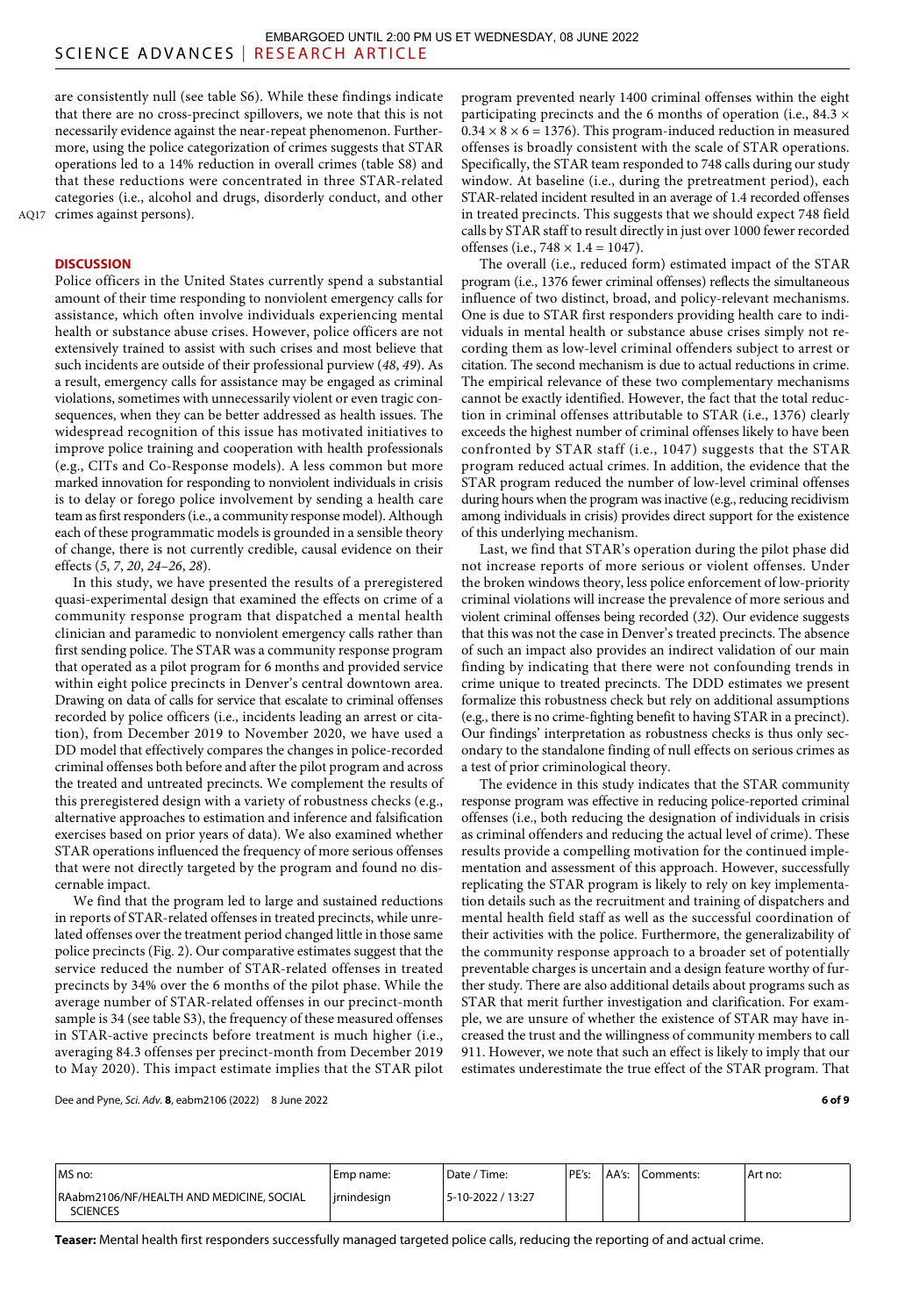is because increase in trust and willingness to call 911 is likely to increase measured crime in the short run as some of these calls would result in police engagement regardless of arrest status. Future studies may also consider the effects of programs like STAR on health-related outcomes, such as access to health services (e.g., counseling and therapy) and related measures of well-being.

Another important policy consideration is its cost-effectiveness. The total cost of the 6-month STAR pilot program was \$208,141 (*50*). One useful way to frame this public outlay is to note that the corresponding reduction of 1376 offenses implies a cost of \$151 per offense reduced. To put this in perspective, the available estimates (*8*) suggest that the direct criminal justice cost for a minor criminal offense (e.g., imprisonment and prosecuting) averages \$646 (in 2021 dollars). In other words, the direct costs of having police as the first responders to individuals in mental health and substance abuse crises are over four times as large as those associated with a community response model. A fuller reckoning of the costs and benefits associated with community response models would also include the costs and benefits associated with any health care brokered by the first responders. For example, police officers may be more likely than community responders to direct individuals in crisis to comparatively expensive emergency room care or to no care at all. Nonetheless, the results presented here suggest that community response models merit careful consideration as a highly cost-effective way to reduce police engagement with nonviolent individuals in crisis and to instead respond with appropriate health care.

## **MATERIALS AND METHODS**

We collected counts of measured criminal offenses using data made publicly available by the City and County of Denver, Colorado through their Open Data Catalog (ODC) and based on the NIBRS. Because Denver's reporting is NIBRS-compliant, a mere civilian call is not, by itself, sufficient to imply that a criminal offense is registered. Specifically, the NIBRS User Manual notes that "Participation in NIBRS requires LEAs to report certain facts about each criminal AQ18 incident coming to their attention within their jurisdictions." However, because at least some calls will involve a complaint without clear criminality, they will not rise to the level of a "criminal incident coming to their attention." Thus, not every complaint or incident investigated by police will result in an offense being recorded in our data—instead, only those incidents that result in an arrest or citation are recorded as offenses.

Our coding identifies the types of reported offenses the STAR program would conceptually be expected to reduce (i.e., "STARrelated" offenses) rather than just the kinds of incidents the program targets. "Disarming a peace officer" is an illustrative example of the distinction between STAR-related and STAR-targeted offenses. The dispatch protocol would not send out a STAR team in response to such an offense (i.e., it is not STAR-targeted). However, this is exactly the sort of offense that might be reduced by having mental health specialists as first responders rather than police (i.e., it is STAR-related).

However, there are differences between the data reported to NIBRS and what is reported on Denver's ODC that we use here. That is, NIBRS records all serious incidents such as homicide and arson but only reports records of arrests made for less serious offenses such as the STAR-related ones that are our focus here. Conversely, we have confirmed through correspondence with M. Lunn, the

Manager of Strategic Initiatives for the Denver Police Department, that their data record not only those crimes resulting in arrests or formal charges (i.e., ones involving subsequent prosecutorial decisions) but also all criminal incidents recorded by the police. To that end, our main results identify program-induced reductions in substantiated criminal incidents identified by or reported to the police. Conceptually, these reductions combine the relabeling of existing behaviors that occur when individuals in crisis receive health care rather than being directed into the criminal justice system and a reduction in criminal offenses by individuals in crisis who would offend repeatedly in the absence of health care.

The ODC contains incident-level data on all criminal offenses reported to law enforcement from January 2016 to November 2020. From that data catalog, we constructed a panel dataset of criminal offenses observed in each of 36 precincts over each of 12 months for the period from December 2019 to November 2020 (i.e., 432 precinctmonth observations). This period includes the 6-month pilot phase and the 6 months before the pilot phase.

The single confirmatory hypothesis in our preregistered analysis plan (https://osf.io/nqhvf) focuses on the impact of the STAR program in a static DD specification that takes the following form

$$
Y_{pm} = \alpha_p + \gamma_m + \Theta S_{pm} + \varepsilon_{pm}
$$
 (1)

where *Ypm* is the natural log of STAR-related criminal offenses for precinct *p* in month *m*. The term, *Spm*, is a binary indicator equal to 1 only for STAR-participating precincts observed during the period when the program was active. The coefficient of interest,  $\theta$ , represents the effect of the STAR program conditional on fixed effects unique to each precinct and to each month (i.e.,  $\alpha_p$  and  $\gamma_m$ , respectively). The term,  $\varepsilon_{pm}$ , is a mean zero error term with clustering at the precinct level. The static DD specification in (1) embeds the as-AQ19 sumption that the STAR program implies a one-time level shift in crimes. To explore possibly time-varying treatment effects, we also report the results of "semi-dynamic" DD that unrestrictively allow for effects to vary uniquely in each of the six treatment months. In the Supplementary Materials, we also present the results based on versions of Eq. 1 that use alternative approaches to estimation (e.g., Poisson and negative binomial count data specifications) and to inference (e.g., adjustments for finite sample clustering bias and randomization inference).

This DD research design effectively compares the before/after level of measured crimes in STAR-active precincts to the contemporaneous change in comparison precincts (i.e., those where STAR services were unavailable). A key identifying assumption of this design is that the time-varying changes within the comparison precincts provide a valid counterfactual for what would have happened in the treated districts in the absence of treatment. We examine the empirical validity of this assumption in two ways. One is to estimate "event study" DD specifications that unrestrictively allow for effects unique to treatment precincts in each month. The event study estimates indicate the extent to which the treatment and comparison precincts had similar month-to-month variation in STAR-related crimes before the pilot began (see the Supplementary Materials for details). If treatment and comparison precincts have similar trends in STAR-related crimes in the months before STAR operations, then it would be consistent with the internal validity of the DD design.

A second, important robustness check is to use Eq. 1 to estimate the impact of STAR operations on reports of more serious criminal

Dee and Pyne, *Sci. Adv.* **8**, eabm2106 (2022) 8 June 2022

| MS no:                                                      | Emp name:      | ' Date / Time:    | PE's: | AA's: | Comments: | Art no: |
|-------------------------------------------------------------|----------------|-------------------|-------|-------|-----------|---------|
| RAabm2106/NF/HEALTH AND MEDICINE, SOCIAL<br><b>SCIENCES</b> | l irnindesian. | 5-10-2022 / 13:27 |       |       |           |         |

**Teaser:** Mental health first responders successfully managed targeted police calls, reducing the reporting of and actual crime.

#### **7 of 9**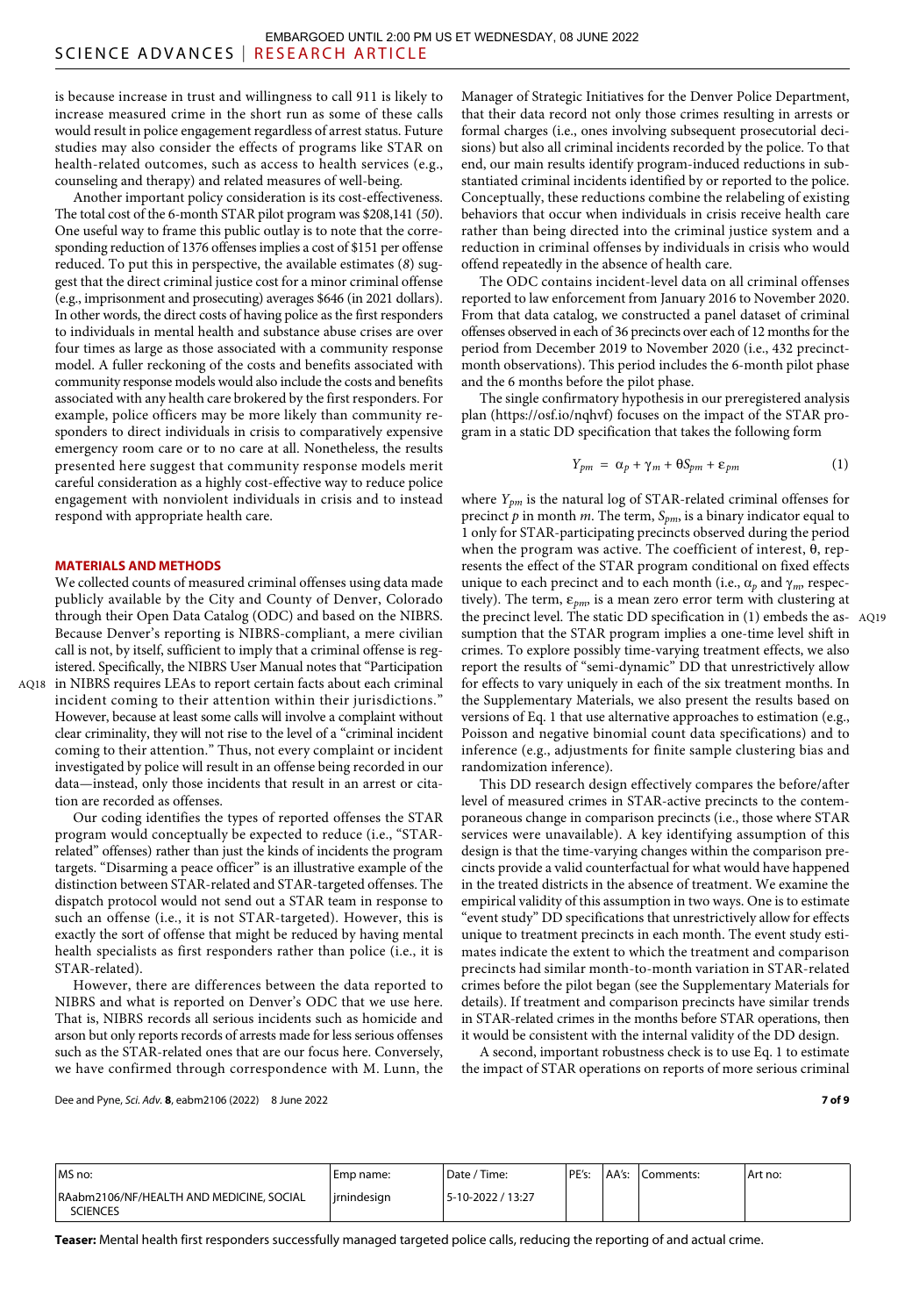offenses that are not directly related to STAR operations. If the estimates based on Eq. 1 are reliable, then we would expect the DD design to indicate that the effect of STAR operations on STARunrelated crimes is comparatively small, if not indistinguishable from zero. However, if DD estimates indicate that STAR operations had large effects on measured crimes unrelated to STAR, then it would suggest the existences of unobserved and confounding variables that are unique to the treated precincts in the treatment period. We formalize the idea of using the measured crimes unrelated to STAR operations as a comparison condition that is unique to each precinct and month in DDD specifications. Specifically, we stack the precinct-by-month data for these two crime categories ( $n = 864$ ) and estimate the following specification

$$
Y_{pom} = \alpha_{pm} + \gamma_{mo} + \delta_{po} + \Theta S_{pom} + \varepsilon_{pom} \tag{2}
$$

This specification includes unrestrictive fixed effects unique to each possible two-way interaction: precinct-month  $(\alpha_{pm})$ , month-offense  $(\gamma_{mo})$ , and precinct-offense ( $\delta_{po}$ ). Critically, the DDD specification controls for unobserved determinants of crime unique to each precinct-month combination. The parameter of interest reflects the estimated effect associated with the three-way interaction unique to STAR-related offenses observed in treated precincts during the treatment period (i.e., *Spom*).

#### **SUPPLEMENTARY MATERIALS**

Supplementary material for this article is available at [https://science.org/doi/10.1126/](https://science.org/doi/10.1126/sciadv.abm2106) [sciadv.abm2106](https://science.org/doi/10.1126/sciadv.abm2106)

[View/request a protocol for this paper from](https://en.bio-protocol.org/cjrap.aspx?eid=10.1126/sciadv.abm2106) *Bio-protocol*.

#### **REFERENCES AND NOTES**

- 1. C. Lum, D. S. Nagin, Reinventing American policing. *Crime Justice* **46**, 339–393 (2017).
- 2. C. F. Manski, D. S. Nagin, Assessing benefits, costs, and disparate racial impacts of confrontational proactive policing. *Proc. Natl. Acad. Sci.* **114**, 9308–9313 (2017).
- 3. S. N. Durlauf, Assessing racial profiling. *Econ. J.* **116**, F402–F426 (2006).
- 4. National Academies of Sciences, Medicine and Engineering, *Proactive Policing: Effects on Crime and Communities* (National Academies Press, 2018).
- 5. A. Irwin, B. Pearl, The community responder model: How cities can send the right responder to every 911 call (Center for American Progress, 2020).
- 6. S. R. Neusteter, M. O'Toole, M. Khogali, A. Rad, F. Wunschel, S. Scaffidi, M. Sinkewicz, M. Mapolski, P. De Grandis, D. Bodah, H. Pineda, Understanding police enforcement: A multicity 911 analysis (Vera Institute of Justice, 2020).
- 7. C. Lum, C. S. Koper, X. Wu, Can we really defund the police? A nine-agency study of police response to calls forservice. *Police Q.* **2021**, 1–26 (2021).
- 8. M. A. Cohen, A. R. Piquero, New evidence on the monetary value of saving a high risk youth. *J. Quant. Criminol.* **25**, 25–49 (2009).
- 9. M. Jagannathan, "As activists call to defund the police, mental-health advocates say 'the time is now' to rethink public safety," *MarketWatch*, 19 June 2020.
- 10. M. G. McDowell, L. A. Fernandez, 'Disband, disempower, and disarm': Amplifying the theory and practice of police abolition. *Critical Criminol.* **26**, 373–391 (2018).
- 11. US Department of Health & Human Services, Mental health myths and facts (2017); [www.mentalhealth.gov\[](http://www.mentalhealth.gov)accessed 8 January 2022].
- 12. M. E. Rueve, R. S. Welton, Violence and mental illness. *Psychiatry* **5**, 34–48 (2008).
- 13. "Responding to persons experiencing a mental health crisis" (IACP Law Enforcement Policy Center, 2018).
- 14. D. A. Fuller, H. R. Lamb, M. Biasotti, J. Snook, Overlooked in the undercounted: The role of mental illness in fatal law enforcement encounters (Treatment Advocacy Center, 2015).
- 15. B. Dahlberg, "Rochester Hospital released Daniel Prude hours before fatal encounter with police," *National Public Radio*, 29 September 2020.
- 16. T. Elfrink, "He's a small child': Utah police shot a 13-year-old boy with autism after his mother called 911 for help," *The Washington Post*, 8 September 2020.
- 17. "Walter Wallace Jr. struggled with mental health issues, family says," *NBC 10 Philadelphia*, 29 October 2020.
- 18. C. Lum, Perspectives on policing: Cynthia Lum. *Annu. Rev. Criminol.* **4**, 19–25 (2021).

Dee and Pyne, *Sci. Adv.* **8**, eabm2106 (2022) 8 June 2022

- 19. M. T. Compton, M. Bahora, A. C. Watson, J. R. Oliva, A comprehensive review of extant research on Crisis Intervention Team (CIT) programs. *J.Am. Acad. Psychiatry Law* **36**, 47–55 (2008).
- 20. G. K. Shapiro, A. Cusi, M. Kirst, P. O'Campo, A. Nakhost, V. Stergiopoulos, Co-responding police-mental health programs: A review. *Adm. Policy Ment. Health* **42**, 606–620  $(2015)$
- 21. M. S. Morabito, J. Savage, L. Sneider, K. Wallace, Police response to people with mental illnesses in a major U.S. city: The Boston experience with the co-responder model. *Vict. Offenders* **13**, 1093–1105 (2018).
- 22. C. White, D. Weisburd, A co-responder model for policing mental health problems at crime hot spots: Findings from a pilot project. *Policing* **12**, 194–209 (2018).
- 23. S.-M. Yang, C. Gill, L. C. Kanewske, P. S. Thompson, Exploring police response to mental health calls in a nonurban area: A case study of Roanoke County, Virginia. *Vict. Offenders* **13**, 1132–1152 (2018).
- 24. S. Puntis, D. Perfect, A. Kirubarajan, S. Bolton, F. Davies, A. Hayes, E. Harriss, A. Molodynski, A systematic review of co-responder models of police mental health 'street' triage. *BMC Psychiatry* **18**, 256 (2018).
- 25. J. Peterson, J. Densley, Is Crisis Intervention Team (CIT) training evidence-based practice? A systematic review. *J. Crime Justice* **41**, 521–534 (2018).
- 26. S. A. Taheri, Do crisis intervention teams reduce arrests and improve officer safety? A systematic review and meta-analysis. *Crim. Justice Policy Rev.* **27**, 76–96 (2016).
- 27. C. Seo, B. Kim, N. E. Kruis, Variation across police response models for handling encounters with people with mental illnesses: A systematic review and meta-analysis. *J. Crim. Justice* **72**, 101752 (2020).
- 28. C. Seo, B. Kim, N. E. Kruis, A meta-analysis of police response models for handling people with mental illnesses: Cross-country evidence on the effectiveness. *Int. Crim. Justice Rev.* **31**, 182–202 (2021).
- 29. T. Richards, "AOC's defund-the-police pick for NYC mayor will 'embolden the bad guys,' Kerik warns," *The Washington Examiner*, 8 June 2021.
- 30. R. J. Sampson, S. W. Raudenbush, Systematic social observation of public spaces: A new look at disorder in urban neighborhoods. *Am. J. Sociol.* **105**, 603–651 (1999).
- 31. T. L. Meares, T. R. Tyler, J. Gardener, Lawful or fair? How cops and laypeople perceive good policing. *J. Crim. Law Criminol.* **105**, 297–344 (2015).
- 32. G. L. Kelling, J. Q. Wilson, Broken windows. *Atl. Mon.* **249**, 29–38 (1982).
- 33. C. S. Koper, E. Mayo-Wilson, Police strategies to reduce illegal possession and carrying of firearms: Effects on gun crime. *Campbell Syst. Rev.* **8**, 1–53 (2012).
- 34. "Senator Wyden to visit CAHOOTS, citing as a model for reform" (White Bird Clinic, 2020). 35. "Gentrification study: Mitigating involuntary displacement" (City and County of Denver, 2016).
- 36. C. Herring, D. Yarbrough, L. Marie Alatorre, Pervasive penality: How the criminalization of poverty perpetuates homelessness. *Soc. Probl.* **67**, 131–149 (2020).
- 37. T. Gowan, *Hobos, Hustlers, and Backsliders: Homeless in San Francisco* (Univ. of Minnesota Press, 2010).
- 38. T. Gowan, The Nexus: Homelessness and incarceration in two American cities. *Ethnography* **3**, 500–534 (2002).
- 39. D. Mitchell, *The Right to the City: Social Justice and the Fight for Public Space* (Guilford Press, 2003).
- 40. "DJP helps launch alternative public health emergency response pilot in Denver", press release (Denver Justice Project, 2020)
- 41. "STAR program evaluation," (Denverite, 8 January, 2021).
- 42. N. W. Link, J. T. Ward, R. Stansfield, Consequences of mental and physical health for reentry and recidivism: Toward a health-based model of desistance. *Crim.* **57**, 544–573 (2019).
- 43. D. T. O'Brien, C. Farrell, B. C. Welsh, Broken (windows) theory: A meta-analysis of the evidence for the pathways from neighborhood disorder to resident health outcomes and behaviors. *Soc. Sci. Med.* **228**, 272–292 (2019).
- 44. J. Hausman, B. H. Hall, Z. Griliches, Econometric models for count data with an application to the patents-R & D relationship. *Econometrica* **52**, 909–938 (1984).
- 45. Y. Xu, Generalized synthetic control method: Causal inference with interactive fixed effects models. *Polit. Anal.* **25**, 57–76 (2017).
- 46. W. R. Shadish, T. D. Cook, D. T. Campbell, *Experimental and Quasi-Experimental Designs for Generalized Causal Inference* (Houghton Mifflin, 2002).
- 47. S. D. Johnson, K. Bowers, A. Hirschfield, New insights into the spatial and temporal distribution of repeat victimization. *Br. J. Criminol.* **37**, 224–241 (1997).
- 48. J. Peterson, J. Densley, G. Erickson, Evaluation of 'The R-Model' crisis intervention de-escalation training for law enforcement. *Police J.* **93**, 271–289 (2020).
- 49. J. Hails, R. Borum, Police training and specialized approaches to respond to people with mental illnesses. *Crime Delinq.* **49**, 52–61 (2003).
- 50. E. Schmelzer, "Call police for a woman who is changing clothes in an alley? A new program in Denver sends mental health professionals instead", *Th*e Denver Post, 6 September 2020.

**8 of 9**

| MS no:                                               | Emp name:      | Date / Time:      | PE's: | AA's: | Comments: | Art no: |
|------------------------------------------------------|----------------|-------------------|-------|-------|-----------|---------|
| RAabm2106/NF/HEALTH AND MEDICINE, SOCIAL<br>SCIENCES | l irnindesian. | 5-10-2022 / 13:27 |       |       |           |         |